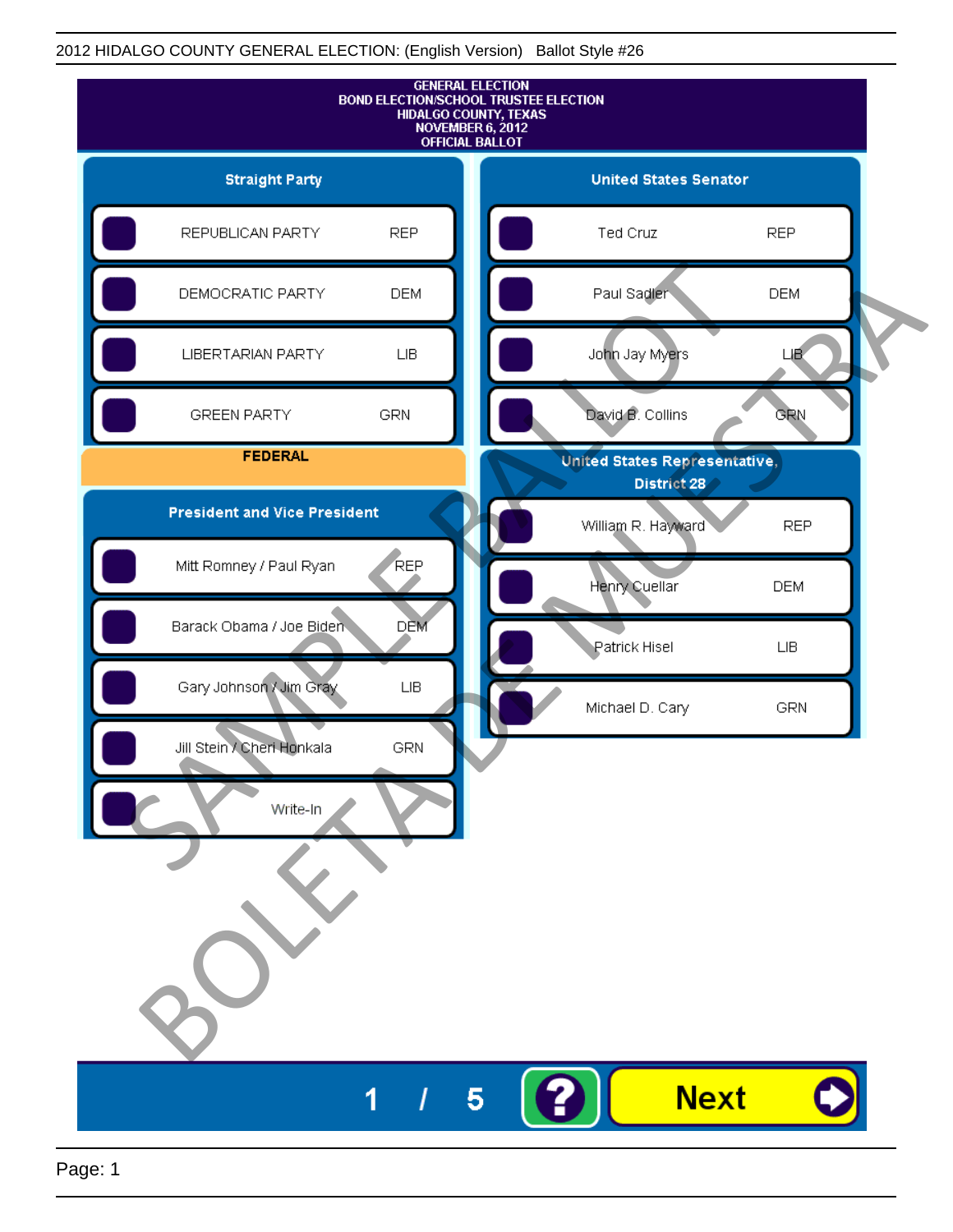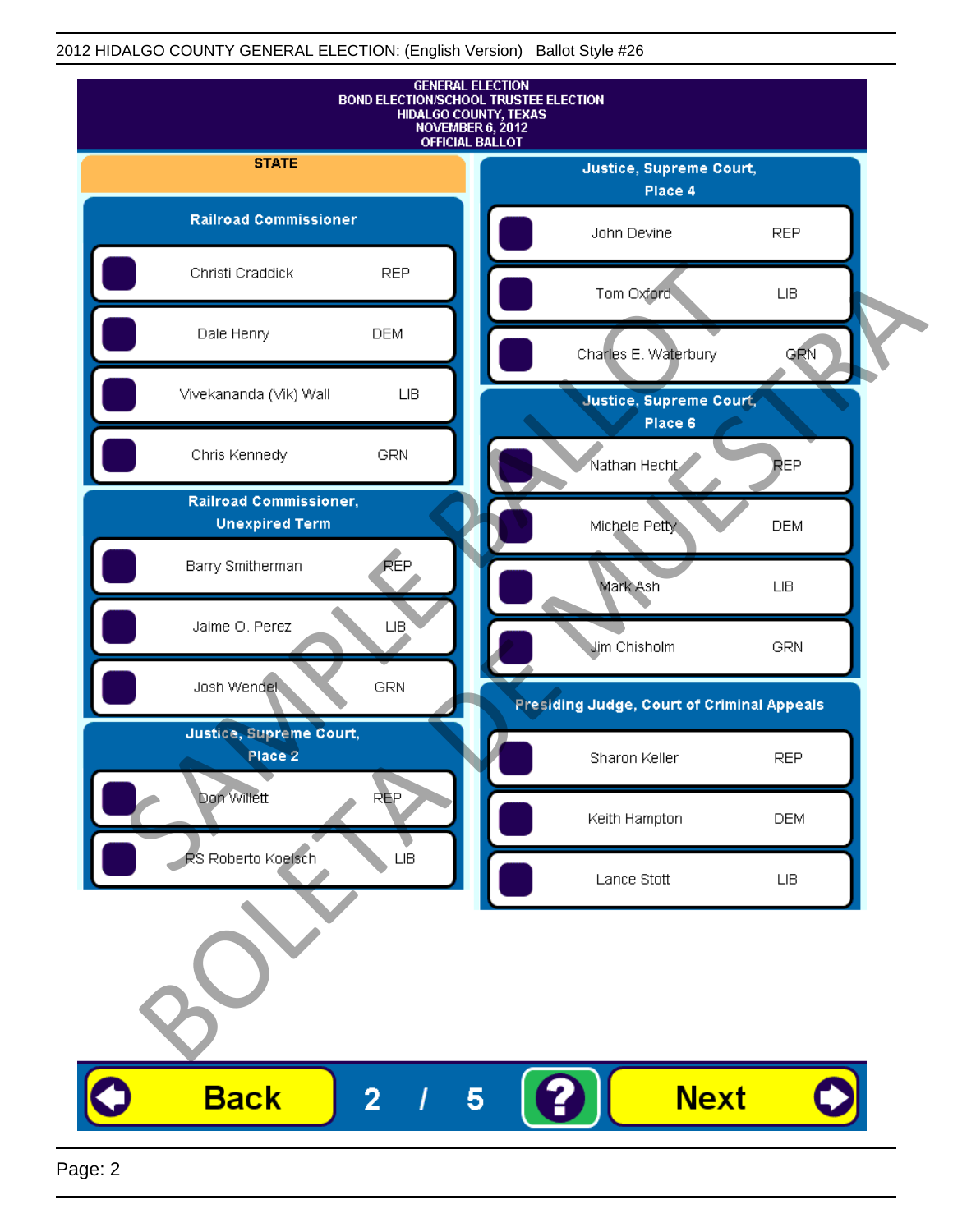

Page: 3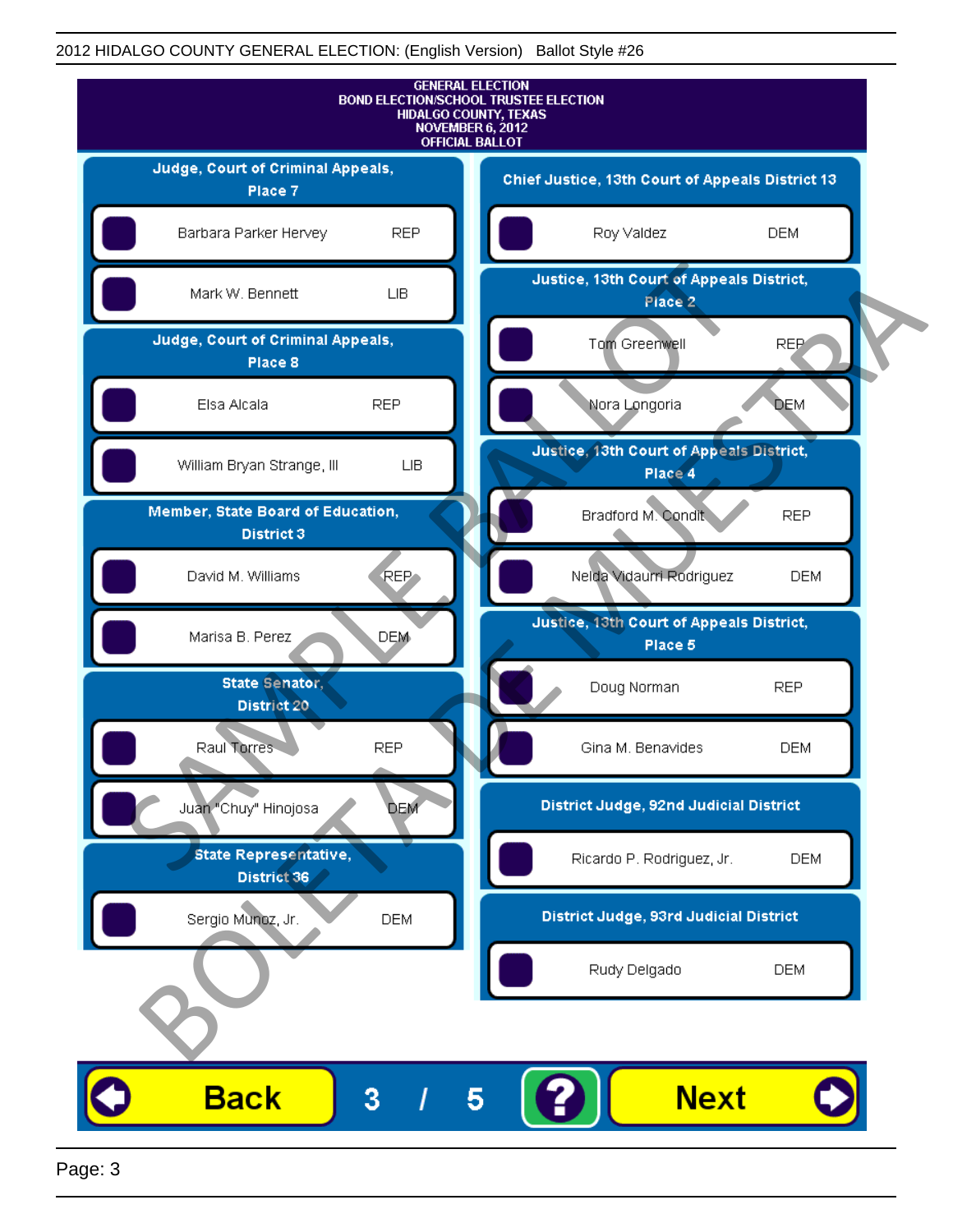| <b>GENERAL ELECTION</b><br><b>BOND ELECTION/SCHOOL TRUSTEE ELECTION</b><br>HIDALGO COUNTY, TEXAS<br>NOVEMBER 6, 2012<br><b>OFFICIAL BALLOT</b> |                                                                                                                                                         |  |
|------------------------------------------------------------------------------------------------------------------------------------------------|---------------------------------------------------------------------------------------------------------------------------------------------------------|--|
| District Judge, 139th Judicial District                                                                                                        | <b>HIDALGO COUNTY DRAINAGE DISTRICT NUMBER ONE</b>                                                                                                      |  |
| Bobby Flores                                                                                                                                   | <b>BOND ELECTION</b><br><b>DEM</b>                                                                                                                      |  |
| District Judge, 332nd Judicial District                                                                                                        | THE ISSUANCE OF \$184,000,000.00 IN BONDS AND THE<br>LEVYING OF THE TAX IN PAYMENT THEREOF FOR<br><b>IMPROVEMENTS TO THE DRAINAGE DISTRICT'S STORM.</b> |  |
| Mario E. Ramirez                                                                                                                               | <b>DRAINAGE SYSTEM?</b><br><b>DEM</b><br>FOR                                                                                                            |  |
| District Judge, 389th Judicial District                                                                                                        |                                                                                                                                                         |  |
| Letty Lopez                                                                                                                                    | <b>AGAINST</b><br><b>DEM</b><br>LA JOYA INDEPENDENT SCHOOL DISTRICT                                                                                     |  |
| District Judge, 398th Judicial District                                                                                                        | FOR SCHOOL BOARD TRUSTEE,                                                                                                                               |  |
| Aida Salinas-Flores                                                                                                                            | Place 2<br><b>DEM</b><br>Mari Gonzalez                                                                                                                  |  |
| District Judge, 430th Judicial District                                                                                                        | J.J. Garza                                                                                                                                              |  |
| Israel Ramon, Jr.                                                                                                                              | <b>DEM</b><br>FOR SCHOOL BOARD TRUSTEE,                                                                                                                 |  |
| District Judge, 449th Judicial District                                                                                                        | Place 4                                                                                                                                                 |  |
| Jesse Contreras                                                                                                                                | Jesus (Chuy) Avendaño<br><b>DEM</b>                                                                                                                     |  |
| <b>COUNTY</b>                                                                                                                                  | Narciso "Chicho" Solis                                                                                                                                  |  |
| <b>Sheriff</b>                                                                                                                                 | FOR SCHOOL BOARD TRUSTEE,<br>Place 5                                                                                                                    |  |
| Robert Caples                                                                                                                                  | Espie Ochoa<br><b>REP</b>                                                                                                                               |  |
| Guadalupe "Lupe" Trevino                                                                                                                       | Isaac Villalon Sulemana<br><b>DEM</b>                                                                                                                   |  |
|                                                                                                                                                |                                                                                                                                                         |  |
| <b>Back</b><br>4                                                                                                                               | <b>Next</b><br>5                                                                                                                                        |  |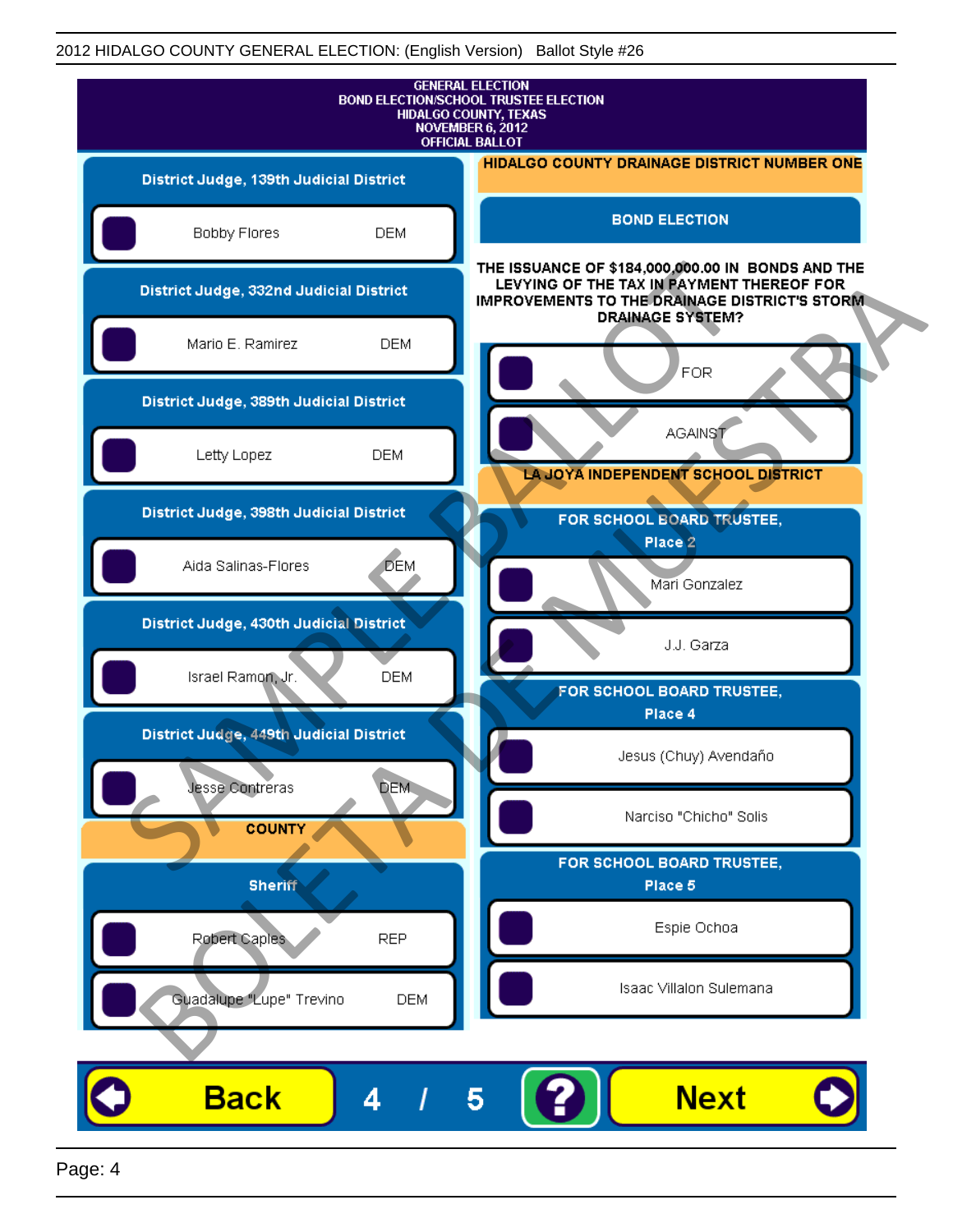|                                      | <b>GENERAL ELECTION</b><br><b>BOND ELECTION/SCHOOL TRUSTEE ELECTION</b><br>HIDALGO COUNTY, TEXAS<br><b>NOVEMBER 6, 2012</b> |
|--------------------------------------|-----------------------------------------------------------------------------------------------------------------------------|
|                                      | <b>OFFICIAL BALLOT</b><br>UNOPPOSED CANDIDATES DECLARED ELECTED                                                             |
| FOR SCHOOL BOARD TRUSTEE,<br>Place 6 |                                                                                                                             |
|                                      | Judge, County Court at Law No. 7<br>Sergio Valdez (DEM)                                                                     |
| Irene M. Garcia                      | <b>County Tax Assessor-Collector</b><br>Pablo "Paul" Villarreal, Jr. (DEM)                                                  |
| Oscar "Coach" Salinas                | County Commissioner, Precinct No. 1<br>A.C. Cuellar Jr. (DEM)                                                               |
| FOR SCHOOL BOARD TRUSTEE,<br>Place 7 | County Commissioner, Precinct No. 3<br>Joe M. Flores (DEM)                                                                  |
| Arnoldo Ochoa                        | Justice of the Peace, Precinct No. 1 Place 1<br>Gilberto Saenz (DEM) <sup>®</sup>                                           |
| Joel Garcia                          | Justice of the Peace, Precinct No. 2 Place 1<br>Robert M. "Bobby" Contreras (DEM)                                           |
|                                      | Justice of the Peace, Precinct No. 3 Place 1<br>Luis J. Garza (DEM)                                                         |
|                                      | Justice of the Peace Precinct, No. 4 Place 1<br>Charlie Espinoza (DEM)                                                      |
|                                      | Constable, Precinct No. 1<br>Celestino Avila Jr. (DEM)                                                                      |
|                                      | Constable, Precinct No. 2<br>Martin "Marty" Cantú (DEM)                                                                     |
|                                      | Constable, Precinct No. 3<br>Lazaro "Larry" Gallardo Jr. (DEM)                                                              |
|                                      | Constable, Precinct No. 4<br>J.E. "Eddie" Guerra (DEM)                                                                      |
|                                      |                                                                                                                             |
|                                      |                                                                                                                             |
|                                      |                                                                                                                             |
|                                      |                                                                                                                             |
|                                      |                                                                                                                             |
|                                      | Review                                                                                                                      |
| <b>Back</b><br>5                     | 5                                                                                                                           |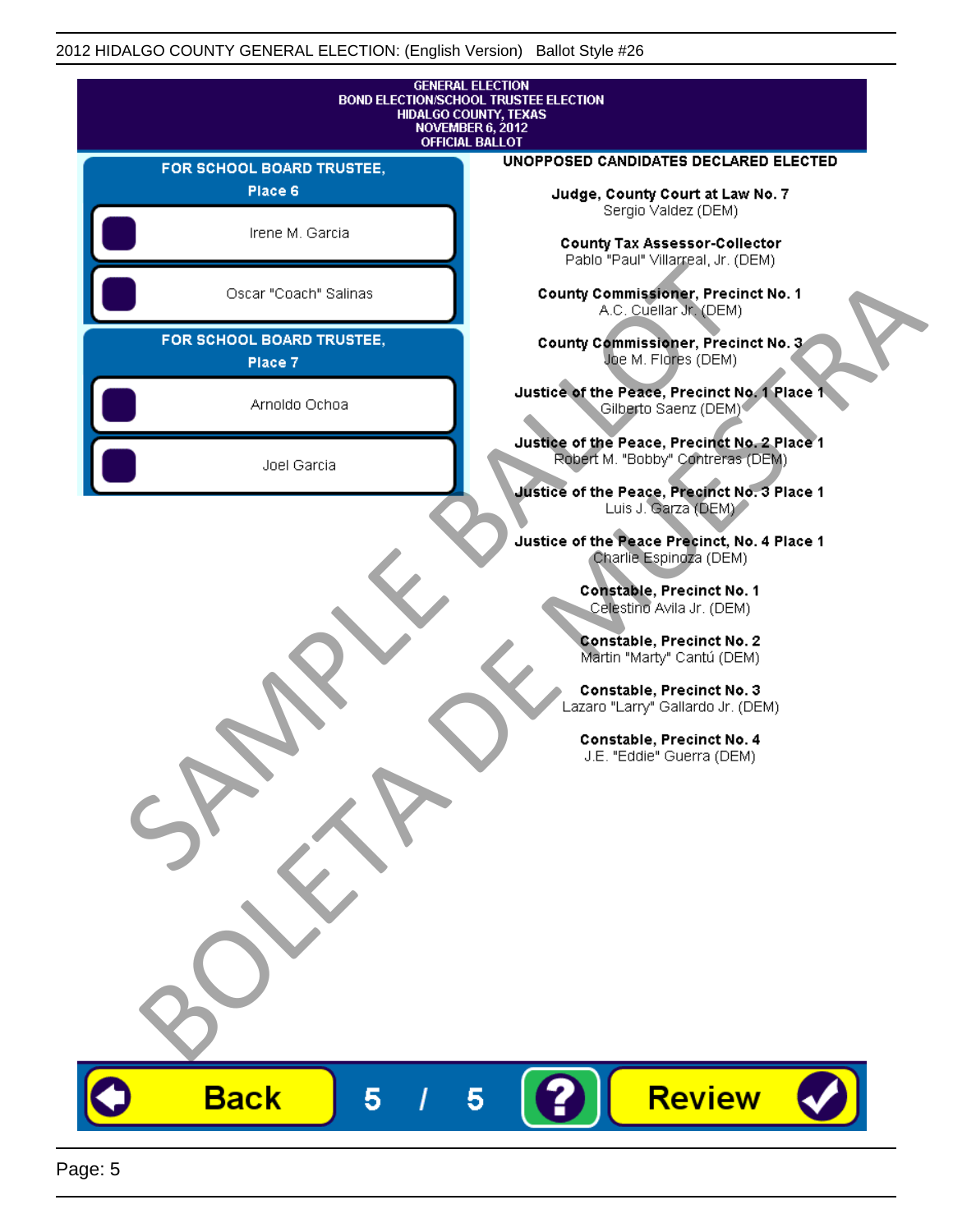Press the candidate name or contest title to return to a contest.

Vote button will light up when

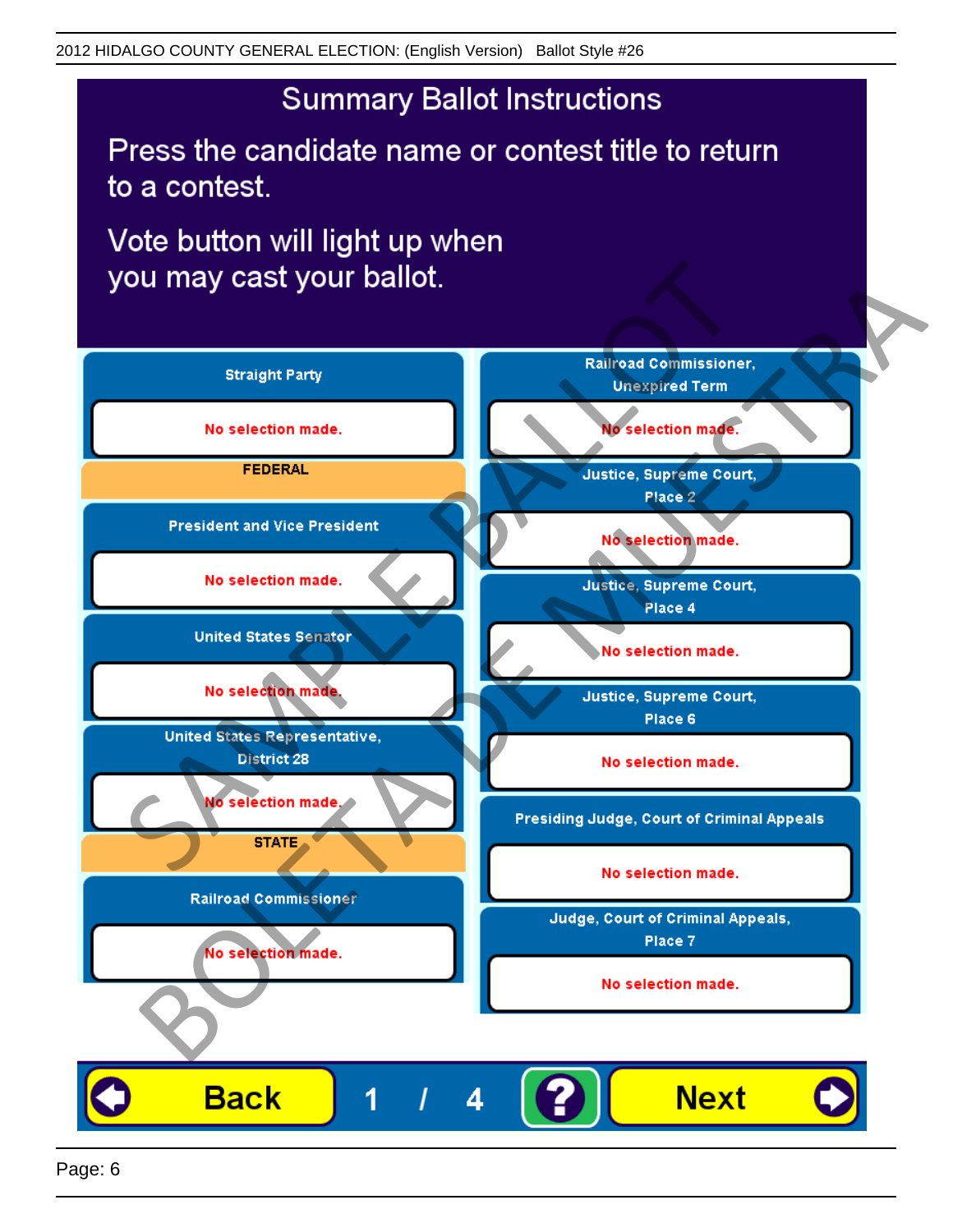Press the candidate name or contest title to return to a contest.

Vote button will light up when



Page: 7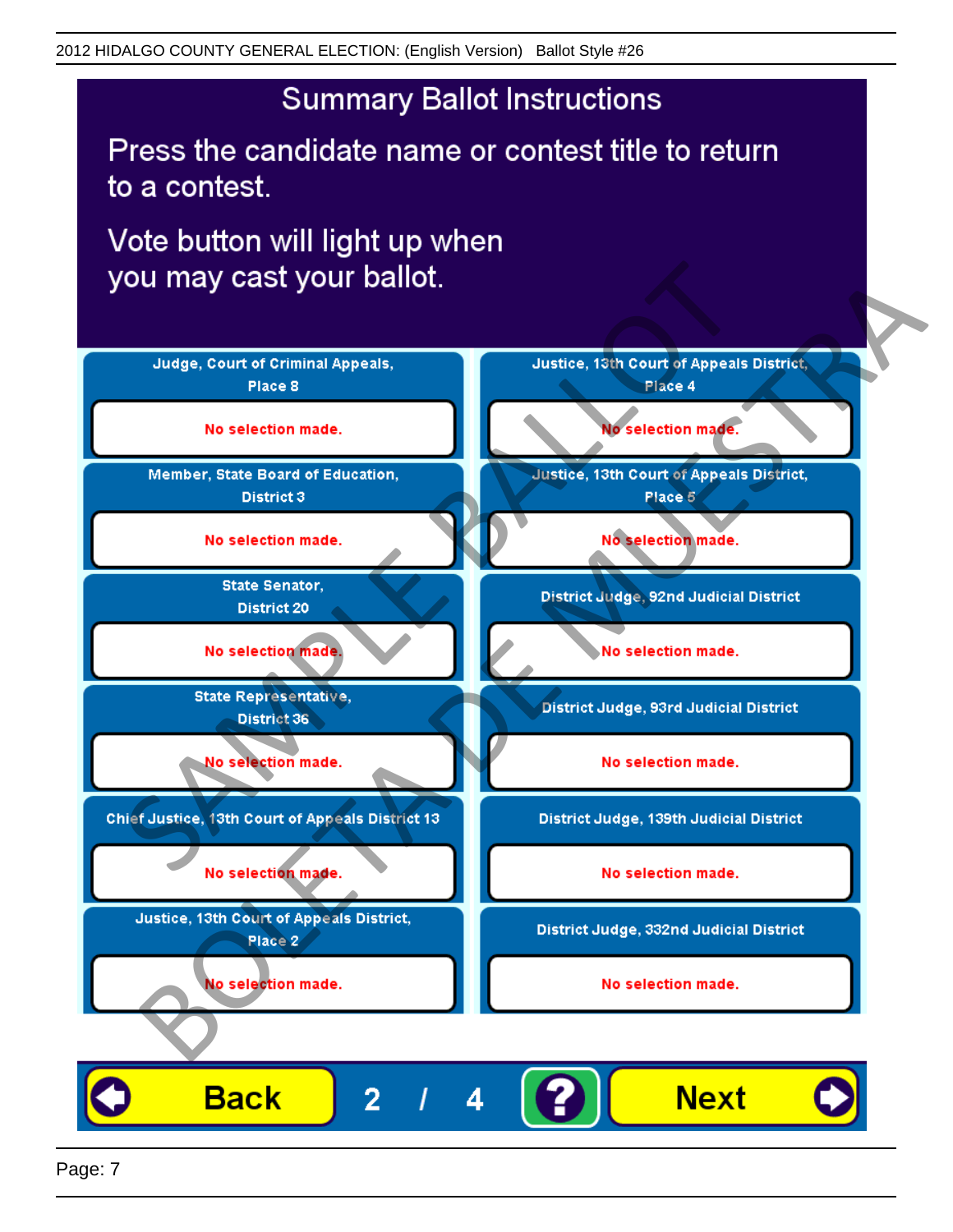Press the candidate name or contest title to return to a contest.

Vote button will light up when



Page: 8